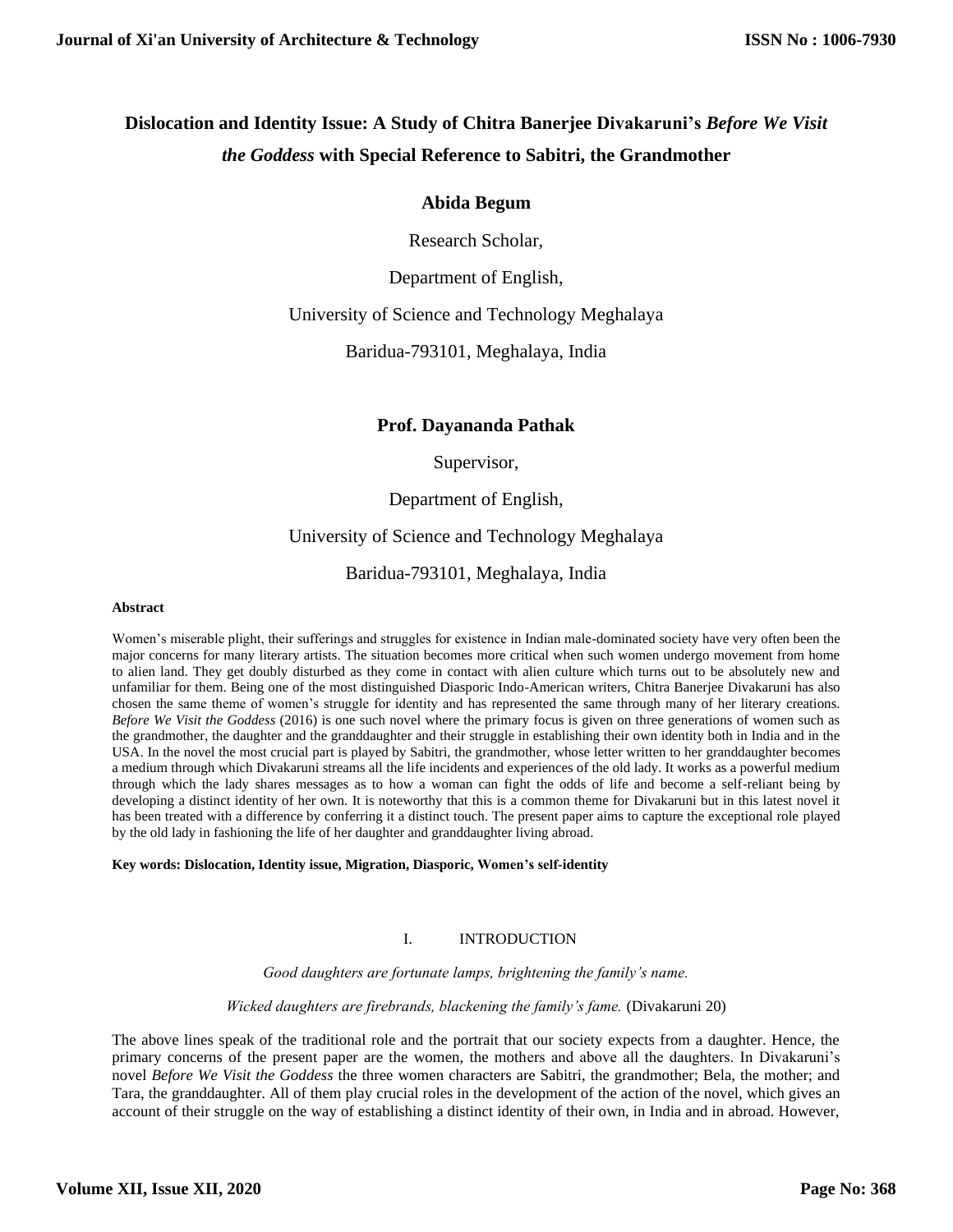the most dominating character who directs and controls almost the overall action of the novel is Sabitri, the grandmother.

Migration, dislocation and dislodgement, the prime issues of diasporic literature, once again, become the concerns of Divakaruni's novel *Before We Visit the Goddess* but with a difference. Again, women's struggle for recognition and self-identity, the very familiar theme in Divakaruni's works, remain the central concern of the novel. The primary character who captures the whole attention of the readers and stands as the spokesperson of women empowerment and women emancipation is Sabitri, the grandmother. It is she who regulates and controls almost the whole action of the novel. The present paper is an attempt to examine the exceptional role played by this very woman character.

#### I. ANALYSIS AND INTERPRETATION

As we read the novel, we notice Divakaruni unveiling the culture specific issues related to women, specifically girls and their roles in society. This becomes more decisive especially in case of migrated women. Hence, Beeena Agarwal maintains, "Cultural ideologies are gender specific and women predicament in a state of cultural geographical shift generates a complex pattern of feminine mystique". (3)

As regards the migration and dislocation, in the novel, it occurs essentially in the life of Bela, the daughter of Sabitri and the mother of Tara, the granddaughter. As usual we notice the feeling of loneliness, longing and nostalgia in her life, who lives in Houston, USA, with her husband Sanjay and her daughter Tara. But at the same time we don't miss the loneliness, longing and nostalgia in the life of Sabitri living in India. She has been absolutely unhappy with the elopement and marriage of Bela with Sanjay and their consequent movement to USA. Thus though in case of Sabitri there is no geographical dislocation, but she has been highly dislocated from the psychological point of view. The novel begins with Sabitri in her old age living in Kolkata with her caretaker Rekha. We witness her trying to write a letter to Tara, her granddaughter, staying in the USA, asking her not to leave her study. Through this letter Sabitri exposes many untold incidents of her life and it also serves as the medium through which we are able to study the strong, resolute character of the grandmother.

It is Bela, who, finding no other alternative, communicates her mother about Tara's decision to discontinue her study. As a response to this, Sabitri writes the letter addressing Tara whom she has never met. Sabitri begins, "…Without Education, a woman has little chance of standing on her own feet. She will be forced to watch from the sidelines while others enjoy the life she has dreamed about" (Divakaruni 4). Though she throws away this piece of paper with these words written, but they undoubtedly help us to peep into her independent thought, her attitude to women education and above all the social reality. As she reminisces on her past, she continues her letter and writes, "Granddaughter, people look down on a woman without education. She has few options. To survive, she is forced to put up with ill-treatment. She must depend on the kindness of strangers, an unsure thing, I do not want that for you-" (Divakaruni 8). Once again each and every word of Sabitri speaks of the miserable plight of women in a male dominated society with all its conventional cultural mindset. The words also stress on the importance of women education to make them free of ill-treatment in society and to help them 'go through life with their head held high'. (Divakaruni 6)

Sabitri is the only child of a part-time, simple village priest (father) and a village sweet maker Durga (her mother). Her principal ideal and guiding personality is her mother who used to say that 'good daughters were fortunate lamps, brightening the family's name and wicked daughters were firebrands, blackening the family's fame' (Divakaruni 20). It is this principle that leads Durga to take her daughter Sabitri to Kolkata in Leelamoyi's house for perusing her higher education. She tells Lelamoyi, "Sabi does not want to get married Rani Ma. She wants to go to college. Wants to become a teacher. She's smart. Stood first in the matric exams in the Girls School. But we don't have the money" (Divakaruni 6). These words express the utter helplessness of a Bengali mother who, though strongly willing to educate her daughter, unable to do so due to financial difficulty. Hence, Sabitri, the 17years old girl starts her higher education staying at Mittir household.

As a teen-ager, Sabitri has been very much sensitive about her own identity and often about women's in general. Thus, on Durga's reply to Leelamoyi's query about her name (Sabitri), when the later says, "Ha! Ambitious, aren't you, naming her after the mythic heroine who snatched her husband from the clutches of Death himself. Well, you'd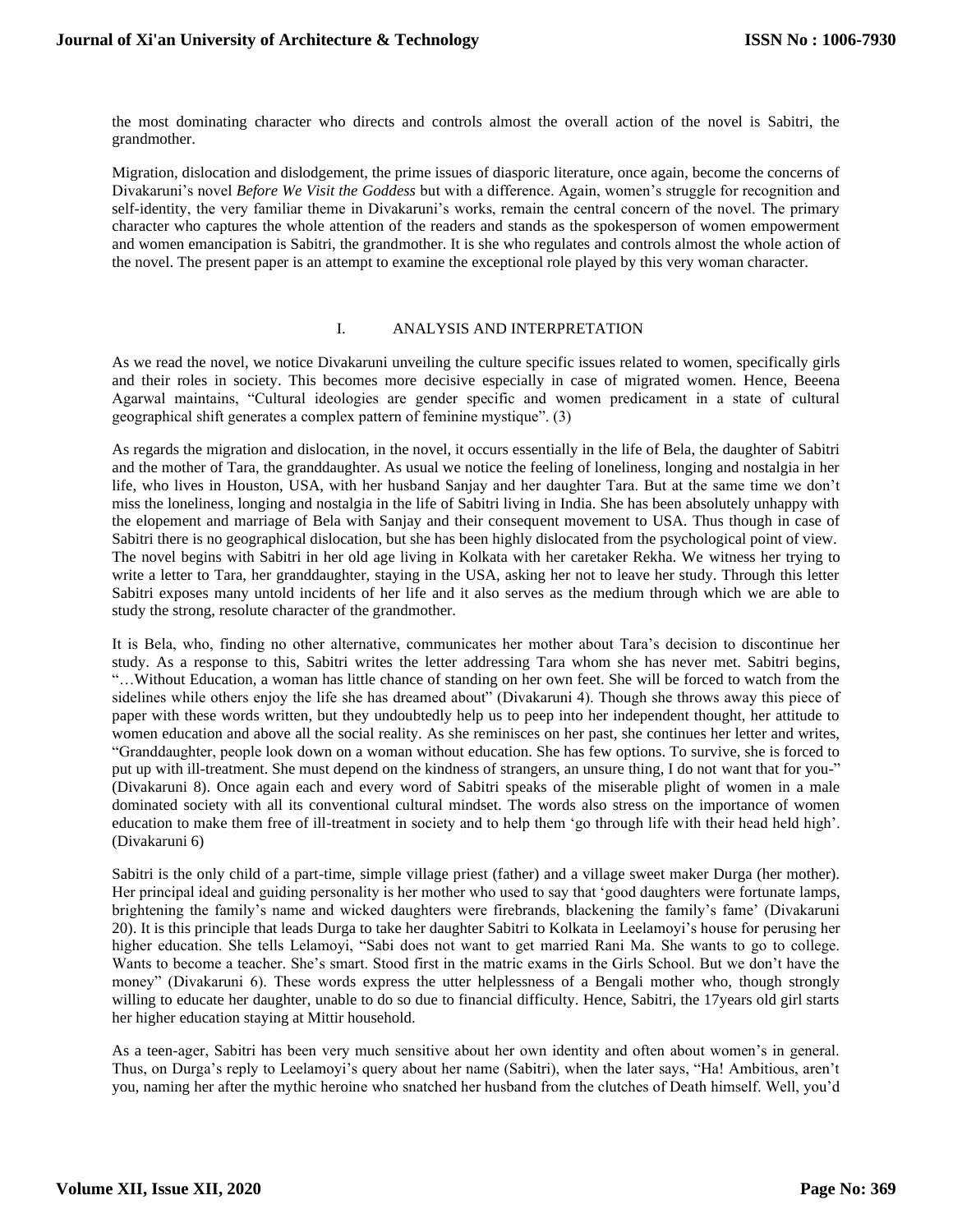better find her a match fast, else she won't have a husband at all" (Divakaruni 6). At this Sabitri feels highly insulted, her womanhood reacts instantly and she tries to get back.

Sabitri's position in Mittir household is like that of a migrant in an alien land, where she finds herself in an inbetween condition. She has been the victim of ill-treatment in this house and is unable to identify her "complicated position in the household's hierarchy" (Divakaruni 10). She is 'neither servant nor master' (Divakaruni 10) and hence, she has been in a dilemma about her own identity in the household. However, she continues her study with much patience in order to fulfill her dream. Her sense of gratitude, her dream to be self-reliant, her deep concern as a sensible girl towards her family's poor financial condition have been reflected in the words which she would have written to her mother if she were able to read. The words are: "I'm lucky to be in Kolkata, getting an education. How many girls get this opportunity? Soon I'll get a great job. I'll earn enough money so my family will never be hungry again" (Divakaruni 11). These lines also expose the predicament of countless girls who remain deprived of education due to poverty and lack of a conducive environment in rural India. Here we also notice a strong willingness of Sabitri to stand on her own feet and stand by her family's distress.

Sabitri's whole life proves to be full of struggle and unwanted incidents. But she knows no compromise and remains absolutely resolute in her journey till she breathes her last. During her stay at Leelamoyi's house she falls in love with Rajiv, Lelamoyi's son and this relation becomes too deep as the days pass. The moment this message reaches Lelamoyi's ears, Sabitri has been thrown out of the house. Being utterly helpless, she takes shelter in her own college from where Bijan, her mathematics teacher takes her to his house and later marries her. Though they had been leading a successful conjugal life, but this happiness doesn't last long. Her years ago relation with Rajiv becomes the cause of unrest in her life. She doesn't lose heart in attaining early widowhood following Bijan's accidental death in a refinery fire in Assam. Her indomitable spirit can be traced in her reaction to one of her neighboring women's consolation on her husband's death asking her not to lose heart. She instantly replies, "I won't go mad. I have a daughter to bring up." (Divakaruni 111)

Thus Sabitri fights legally against the Giant Oil Corporation and receives compensation for her husband's death. She opts to stay at Kolkata and opens a sweet shop named after her mother as "Durga Sweets". The prime intention behind this is to have some financial support for upbringing her daughter Bela especially her educational support. When Bela wishes to marry Sanjay and move to America leaving everything behind, Sabitri strongly opposes as she prefers education to anything else. She believes proper education is the only weapon which can equip one to know and understand the world. She writes, "When you are poor and ill-educated, how unequipped you are to read the world. All you know is your place in it: down near the bottom" (Divakaruni 16).

Bela's marriage with Sanjay and her movement to America once again throws Sabitri to one of the toughest situations in her life. Consequently, she becomes terribly lonely. Her longing for her daughter knows no bound. For two weeks she doesn't attend her sweet shop and even doesn't take her food regularly. Often she wishes Bela to visit her or even she herself to visitBela's place before Tara's birth. But time and again she gets disappointed sometime by a letter or a call from Bela expressing her inability to arrive. This further heightens Sabitri's frustration. Yet somehow she manages the situation and concentrates on her business. In spite of all these, till the last, we don't miss her affection and motherly feelings for Bela, when she receives a letter from Bela, loses all her hope and says, "She's never going to come and see me, is she?...All this time, I've been holding on to Durga Sweets for Bela's sake- in case something happened to her and she needed to come back and start over" (Divakaruni 78**).** And finally we witness her death with all the pangs of separation in her chest, leaving messages and lessons for Bela and Tara to follow.

So far Sabitri's relation with her daughter Bela is concerned, she has been so caring about her, specially about all her needs. Bela too feels proud of her mother. However, Sabitri's deep involvement in her business and her relation with Bipin Bihari makes Bela somewhat jealous and dislike her mother. But once she attains the motherhood and faces difficulty in rearing her own daughter, she realizes the truth. While reading her mother's letter she confesses the fact, "Even as a child, I was sullen and difficult. I blamed her for my dad's death. And even more for my baby brother's. I felt it was her job to keep him safe. I did not know then that mothers can't necessarily save their children, no matter how much they want to." (Divakaruni 206)

Being dislodged, Bela faces double disruption. On the one hand, her separation with her mother and difficulty in adjusting with the alien culture, on the other, she is left alone by her husband and daughter. Her reminiscence and longing for her own land and people is noticed in her way of murmuring song like 'Yeh Shaam Mastani'. In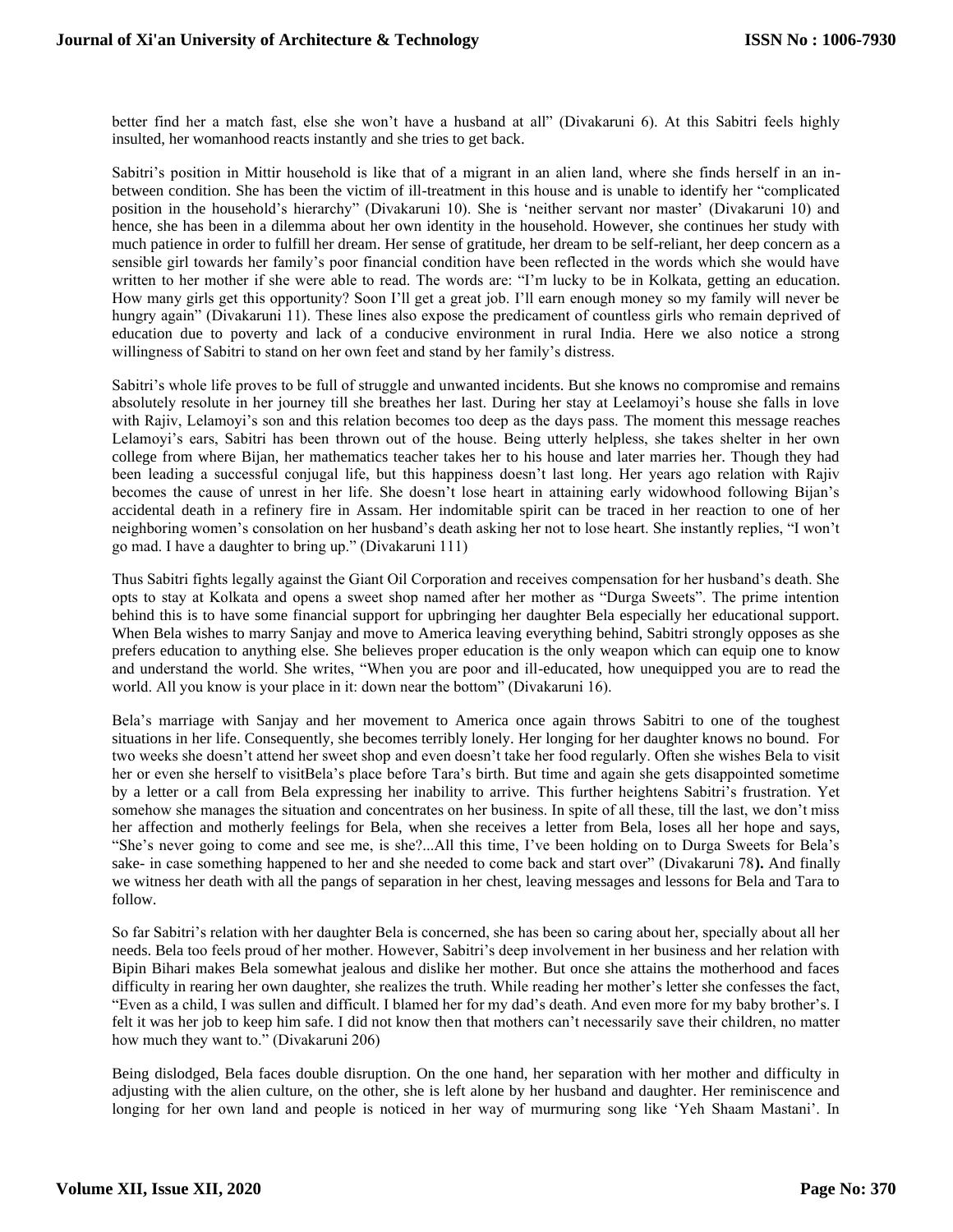America she terribly misses her mother too. She even thinks if it were an arranged marriage, she would have been living with her mother. Like Jhumpa Lahiri's Ashima Ganguli in *The Namesake*, she becomes deeply nostalgic as the text runs, "… She would have gone to her mother's home for the birthing, as was the tradition, to be cared for and pampered" (Divakaruni 103). This is evident in the way she seeks her mother's advice when Tara wishes to discontinue her education. She tells Tara, "When you told me you were dropping out of college, Tara, I didn't know what to do. I'd dropped out of college myself – so many of my problems stemmed from that. I didn't want the same thing to happen to you. I guess that's when people call their mothers – when their world is falling apart" (Divakaruni 206). These words are a flashback on her past, her own life, as well as they help us peep into the core of her heart where her unexpressed pains related to her life and her mother are hidden.

Like her mother, Bela too, when left alone, doesn't give up. She follows her mother and begins with what she has inherited from her. She opens a web page by the name "Bela's Kitchen". In this connectionTara states:

> My mother has several cookbooks and a popular food blog Bela's Kitchen, now well into its second decade. My grandmother Sabitri's deserts were legendary in Kolkata – so I've been told. No wedding is my great-grandmother Durga's village was considered complete without her special malpua, golden fried and dipped in rose syrup, sprinkled with crushed fennel seed. (Divakaruni 185)

Thus we see Tara, a second generation diaspora, the daughter of Bela, feeling proud of her mother and grandmother's identity.

Tara has never been to India, her ancestral land and has never met her grandmother too. So far her relation with Sabitri is concerned, whatever she knows about her and India is from her mother only. She has been her father Sanjay's sweet heart and as the text narrates, "He had made himself the centre of her life…" (Divakaruni 175). But her parents' divorce brings about extreme darkness in her life which she finds to be totally meaningless. Speaking about her relationship with her parents she maintains: "Towards my father, whom I'd loved more than anyone ever, my feelings are as unambiguous as knife. My mother is more troublesome case." (Divakaruni 64)

Being absolutely ignorant of her root and so shattered by the sudden break-up of her parents, she develops some unexpected behavioral activities. In her struggle of life she faces many obstacles and tries her hand at various jobs such as the governess of Mrs Mehta, driver, etc.

We notice a shift in Tara's life when she meets Dr. Venkatachalapathi a father from India in whom she finds the touch of an affectionate father. But this too lasts for a very short period of time. It is through her only child Neel and her husband Gary that she sets herself back in the main stream of life. Like her grandmother Sabitri, she too has an indomitable spirit in her, has a self respect and so declines to accept any support from her father, be it moral or financial. When her mother says, "Tara, you have no ambition", she proves that she has got that strength and spirit in her to restart a new life after the betrayal of Robert and subsequent abortion. She declares: "My mother was wrong. I do have ambitions; they are just not the same as hers. I want to be able to hold on to my job, bland as it is, in the human resources department of my company......I want to cure myself of the disease hiding inside me like a canker curled up in the heart of a rose." (Divakaruni 186)

As Tara reads the letter of Sabitri, it casts a magical impact on her. She feels highly relaxed and recognizes that 'in the context of my grandmother's life, mine seems a little less desperate.' (Divakaruni 206)

Deepa and Anuja in their article "*Before We Visit the Goddess*: An Epitome of Gynococracy" find a new flavor in the novel in interpreting women characters. They point out that the three central characters like Durga, Savitri and Tara have been named after mythological characters and have been represented from a novel standpoint. The writers maintain:

> What the author skillfully portrayed is that these mythological women are known not just for their fiery spirits alone but also for their passive, quiet, domesticated avatars, for their unfailing loyalty to their husbands. It is herein, that Divakaruni departs from the age-old traditional narratives. Her protagonists cannot always be weighed against our stereotypical notions of what feminine virtues are. They are complicated, messed up, scheming, powerful – humane in every respect. (Deepa and Anuja 421)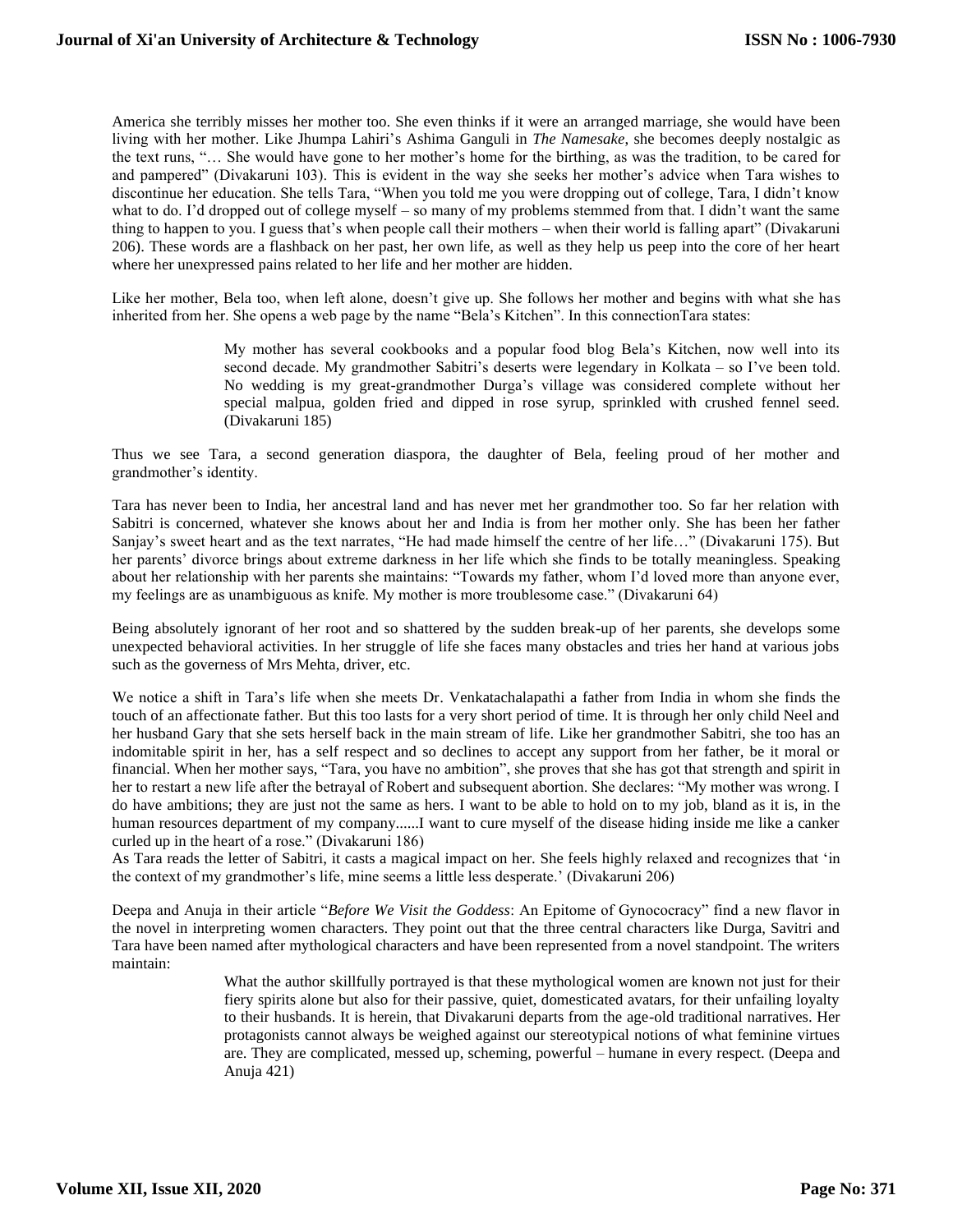This is very much a fact in respect of all the three major women characters especially that of Sabitri. In this connection the final words of Sabitri's letter deserve mentioning. Speaking on herself, the way she developed a recipe of her own, she writes:

> One day, in the kitchen at the back of the store, I held in my hand a new recipe I had perfected, the sweet I would go on to name after my dead mother. I took a bite of the conch-shaped desert, the palest, most elegant mango color. The smooth, creamy flavor of fruit and milk, sugar and saffron mingled and melted on my tongue. Satisfaction overwhelmed me. This was something I had achieved by myself, without having to depend on anyone. No one could take it away. That's what I want for you, my Tara, my Bela. That's what it really means to be fortunate lamp. (Divakaruni 208)

Here we witness the exposition of Sabitri's inherent ability or inner potential through experiment and without any outside interference or help. Here is a self-reliant, self-conscious woman who wishes to leave her set example and the message for her daughter and granddaughter and in fact, the generations of women to come. All through her life she passes through many odd situations but in spite of being absolutely lonely, she faces those boldly and finally proves herself to be a 'fortunate lamp' with a distinct identity of her own.

#### II. CONCLUSION

To sum up, the character of Sabitri in *Before We Visit the Goddess* is a unique creation of Divakaruni. Here, though we have two other major women characters namely Bela and Tara who are also the indispensible part of the action of the novel, yet it is Sabitri who regulates the whole action from the very beginning till the end. The novel undoubtedly captures the traditional themes related to women, but here Divakaruni deviates from her usual stand and highlights the same with some novel touch. Named after a mythological character, Sabitri stems from a rural background, follows unending struggle throughout her whole life. Of course she doesn't experience any geographical dislodgment, but her psychological displacement caused by Bela and her movement to overseas cannot be overlooked. Equally noticeable is her loneliness and longing for her daughter and the consequent nostalgia all through her letter addressed to Tara. The theme and the women characters in the novel are undoubtedly traditional, but the way Divakaruni portrays them especially Sabitri, has offered it a new height. The whole letter of Sabitri is self-exploratory that speaks of the pangs, sufferings and experiences of her own life as a girl and a woman. Being a resolute and indomitable woman she doesn't stoop before any impediment and only knows how to 'go through life with one's head held high' and she believes that education is the only tool that can help in this regard. She is a powerful agent of women empowerment and emancipation, a set example of women's self-reliance, who keeps a high opinion about girls' and women's education. Hence, she suggests Tara not to discontinue her study if she wants to lead a happy and prosperous life unlike Bela, her mother. In fact, this message has been served not only for Bela and Tara, but for all those girls and women who want to lead independent life with a distinct identity of their own.

### REFERENCES

[1] Agarwal, Beena. *Women Writers and Indian Diaspora,* Authors Press, 2011.

[2] Agrawal, Shuchi. "The Power of Narrative in Description of Three Generation Relationship with reference to *Before We Visit the Goddess* by Chitra Banerjee Divakaruni." The Criterion, vol. 8, Issue IV, Aug. 2017, pp. 322-330. Accessed 23 August 2020.

[3] Choudhury, Jonali. *Studies in the Fictional Works of Chitra Banerjee Divakaruni and Jhumpa Lahiri: Mapping the Shift from Diaspora to Beyond.* 2016[. www.shodhganga.inflibnet.ac.in.http://hdl.handle.net/10603/152777. 12 Dec. 2018.](http://www.shodhganga.inflibnet.ac.in.http/hdl.handle.net/10603/152777.%2012%20Dec.%202018)

[4] Deepa, Chorna K. and Anuja, M.P. "*Before We Visit the Goddess*: An Epitome of Gynococracy." Journal of Gujarat Research Society, vol.21, Issue 10, Nov. 2019, pp.420-423. Accessed 9 September 2020.

[5] Dhanalakshmi, D. *Diasporic Experience of Women in Select Novels of Chitra Banerjee Divakaruni.* 2009. [www.shodhganga.inflibnet.ac.in.http://hdl.handle.net/10603/116568. 18 Mar. 2018.](http://www.shodhganga.inflibnet.ac.in.http/hdl.handle.net/10603/116568.%2018%20Mar.%202018)

[6] Divakaruni, Chitra Banerjee. *Before We Visit the Goddess*. Simon & Schuster, 2016.

[7] Krishnaraj, M. *Quest for Identity in the Select Works of Chitra Banerjee Divakaruni.* 2015 [www.shodhganga.inflibnet.ac.in.](http://www.shodhganga.inflibnet.ac.in/) [http://hdl.handle.net/10603/239551. 14 Oct. 2018.](http://hdl.handle.net/10603/239551.%2014%20Oct.%202018)

[8] Lahiri, Jhumpa*. The Namesake*. Harper Collins Publishers, 2003.

[9] Reshma, R. Esther. "Exploration of Diasporic Identity as Projected in Chitra Banerjee Divakaruni's *Before We Visit the Goddess."* Language in Indi[a www.languageinindia,19:9,](http://www.languageinindia,19:9/) Sept. 2019, pp.167-173. Accessed 23 August 2020.